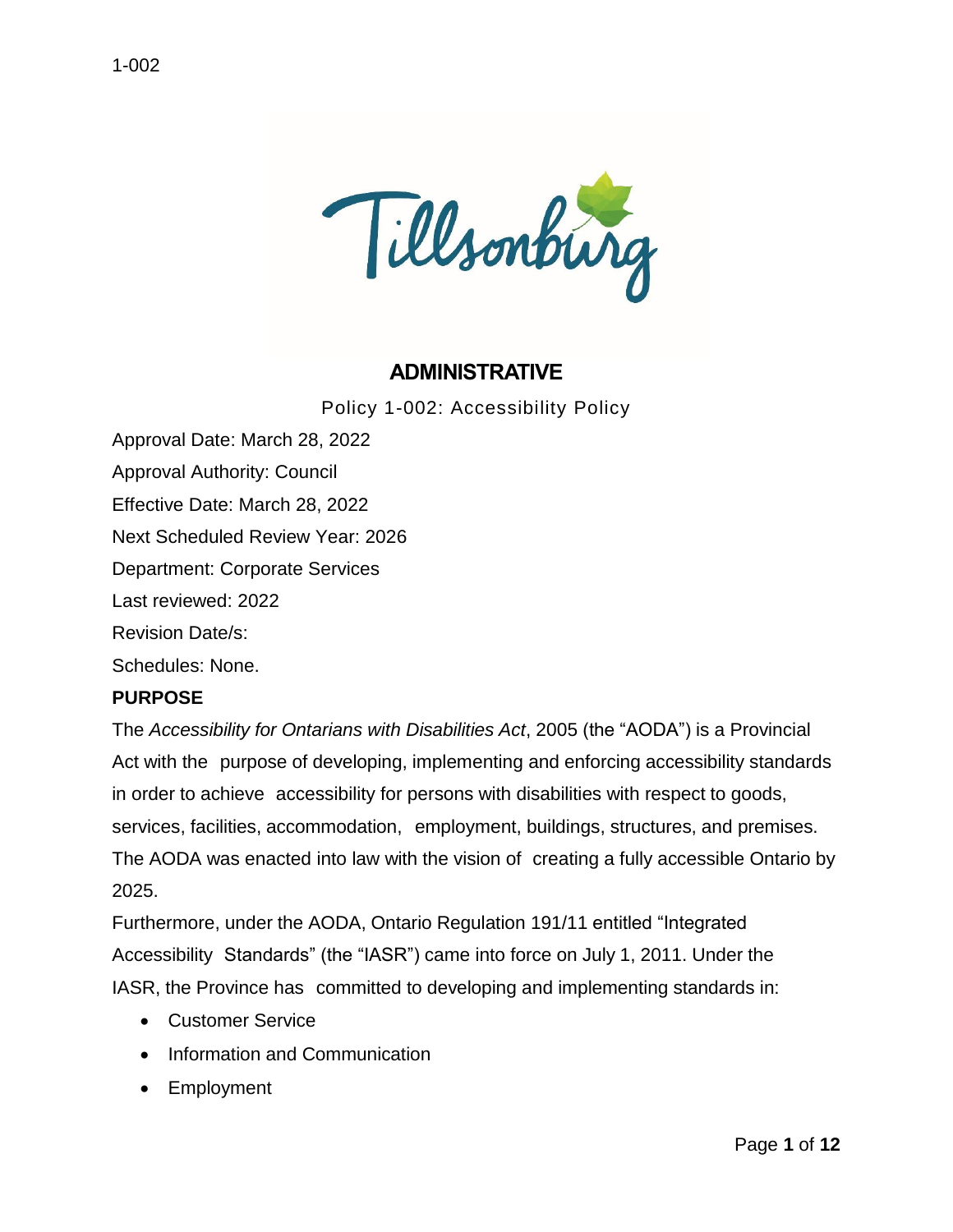- Transportation
- Design of Public Spaces (Built Environment)

The purpose of this policy is to set out the requirements of the IASR, under the AODA, which reflects a number of accessibility standards that organizations across Ontario, including the Town, are required to comply with.

NOTE: The requirements set out in this policy and the IASR are not a replacement or a substitution for the requirements established under the Human Rights Code. Nor do the standards or policy limit any obligations owed to persons with disabilities under any legislation.

## **DEFINITIONS**

**Accessible Formats:** May include, but are not limited to, large print, recorded audio and electronic formats, braille and other formats usable by persons with disabilities. **Assistive Device:** A device used to assist persons with disabilities in carrying out activities or in accessing the services of persons or organizations covered by the Customer Service Standard.

**Communications:** The interaction between two or more persons or entities, or any combination of them, where information is provided, sent, or received.

**Communication Supports:** Communication supports are alternative ways of communicating with people with disabilities. Examples of a communication support may include, but are not limited to, alternative and augmentative communication supports, plain language, sign language through an interpreter and other supports that facilitate effective communications.

## **Disability:**

- a. Any degree of physical disability, infirmity, malformation or disfigurement that is caused by bodily injury, birth defect or illness and, without limiting the generality of the foregoing, includes diabetes mellitus, epilepsy, a brain injury, any degree of paralysis, amputation, lack of physical co-ordination, blindness or visual impediment, deafness or hearing impediment, muteness or speech impediment, or physical reliance on a guide dog or other animal or on a wheelchair or other remedial appliance or device,
- b. A condition of mental impairment or a developmental disability,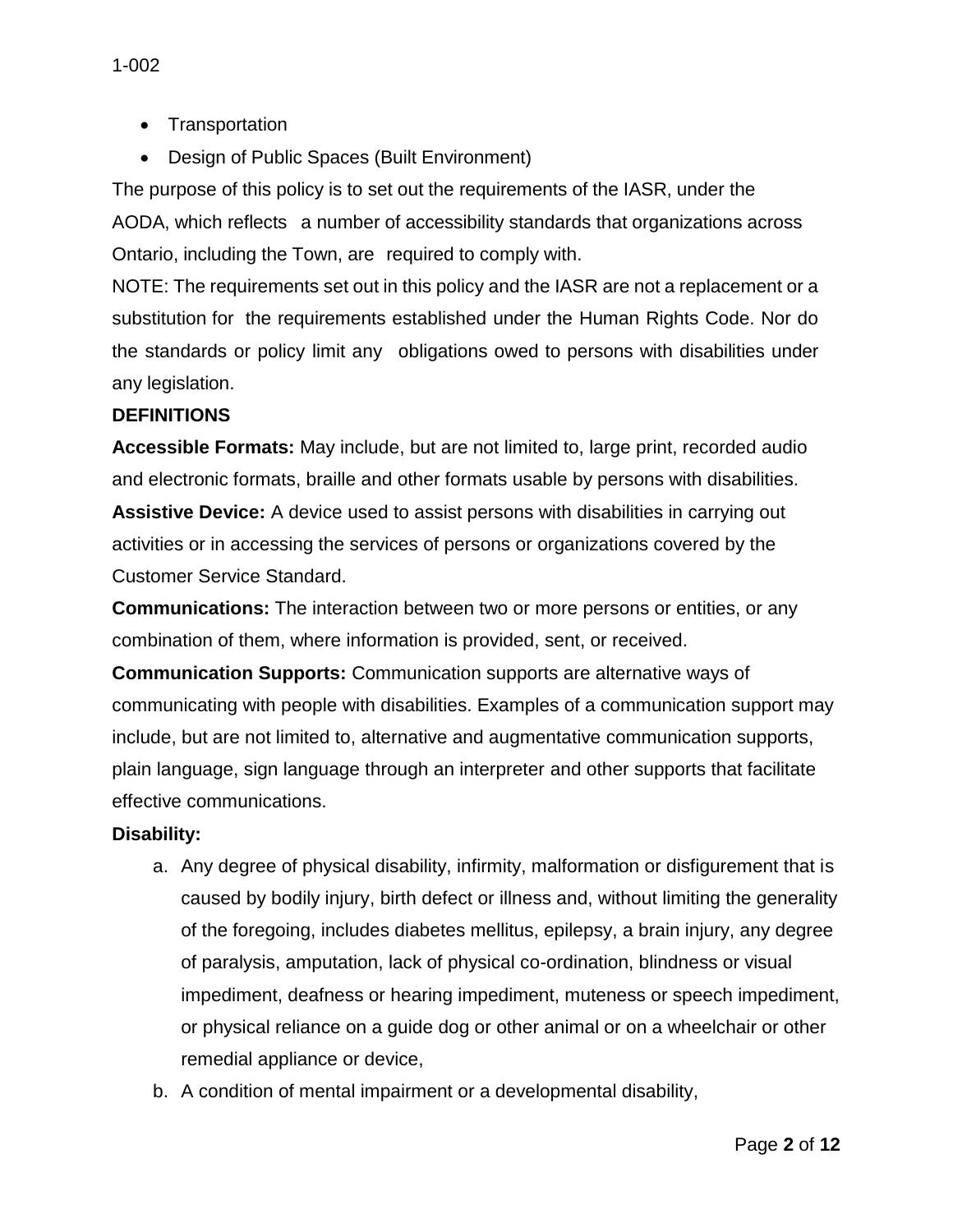- c. A learning disability, or a dysfunction in one or more of the processes involved in understanding or using symbols or spoken language,
- d. A mental disorder, or
- e. An injury or disability for which benefits were claimed or received under the insurance plan established under the Workplace Safety and Insurance Act, 1997.

**Guide Dog:** A guide dog as defined in section 1 of the Blind Persons' Rights Act is a dog trained as a guide for a blind person and having qualifications prescribed by the regulations under the Blind Persons' Rights Act.

**Mobility Aid:** A device used to facilitate the transport, in a seated posture, of a person with a disability

**Service Animal:** Any animal used by a person with a disability for reasons relating to the disability where it is readily identified that the animal is used by the person for reasons relating to their disability as a result of visual indicators such as the vest or harness worn by the animal or where the person provides documentation from one of the following regulated health professionals confirming that the person requires the animal for reasons relating to their disability;

- A member of the College of Audiologists and Speech-Language Pathologists of Ontario
- A member of the College of Chiropractors of Ontario
- A member of the College of Nurses of Ontario
- A member of the College of Occupational Therapists of Ontario
- A member of the College of Optometrists of Ontario
- A member of the College of Physicians and Surgeons of Ontario
- A member of the College of Physiotherapists of Ontario
- A member of the College of Psychologists of Ontario
- A member of the College of Registered Psychotherapists and Registered Mental Health Therapists of Ontario

**Support Person:** A person who accompanies a person with a disability in order to help with communication, mobility, personal care, or medical needs or with access to goods, services or facilities. Examples of a support person may include, but are not limited to,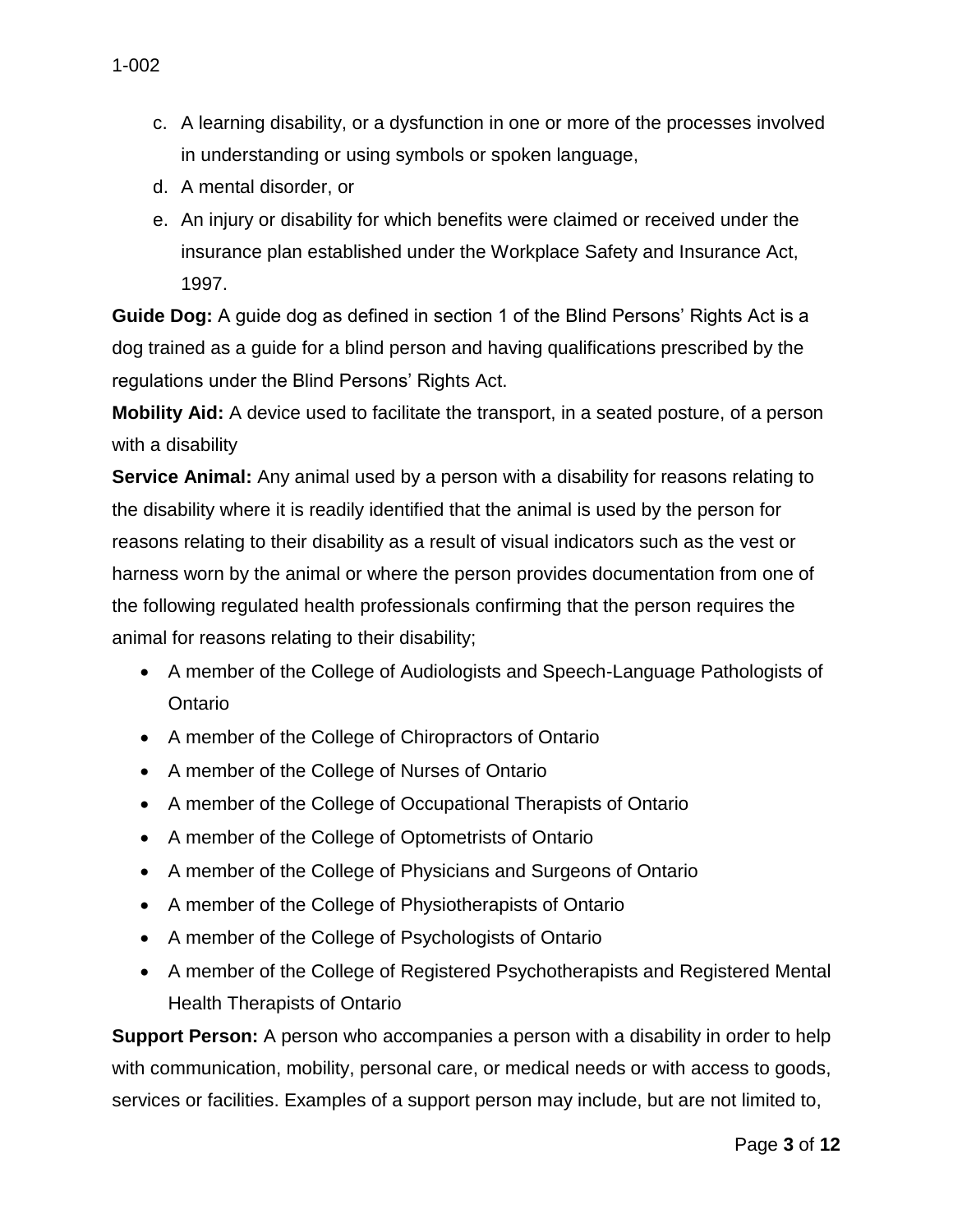sign language interpreters, interveners, a guide for a person with vision loss, and personal care assistants.

**Town:** The Corporation of the Town of Tillsonburg.

**Web Content Accessibility Guidelines (WCAG):** World Wide Web Consortium Recommendation, dated December 2008, entitled "Web Content Accessibility Guidelines (WCAG) 2.0.

#### **IMPLEMENTATION PROCEDURE**

#### **1. Application and Scope**

This policy has been drafted in accordance with the IASR and addresses how the Town of Tillsonburg achieves accessibility through meeting the regulation's requirements. It provides the overall strategic direction that will be followed to meet the accessibility needs of persons with disabilities in the provision of goods, services and facilities.

This policy applies to all employees, volunteers, Council Members, committee members, persons who participate in developing the organization's policies and all other persons who provide goods, services or facilities on behalf of the organization.

#### **2. Statement of Commitment**

The Corporation of the Town of Tillsonburg is committed to providing quality goods, services, and facilities that are accessible to all persons we serve. We will continue to work with the community and allocate appropriate resources toward the elimination of accessibility barriers in customer service, information and communication, employment, transportation and the design of public spaces and are committed to meeting the requirements of applicable legislation, including the *Accessibility for Ontarians with Disabilities Act* and the *Ontario Human Rights Code*.

#### **3. General Provisions**

**Multi-Year Accessibility Plan and Annual Status Update Reports**

In consultation with persons with disabilities, as well as input from agencies and associations supportive of persons with disabilities, the Town will establish, implement, maintain and update a Multi-Year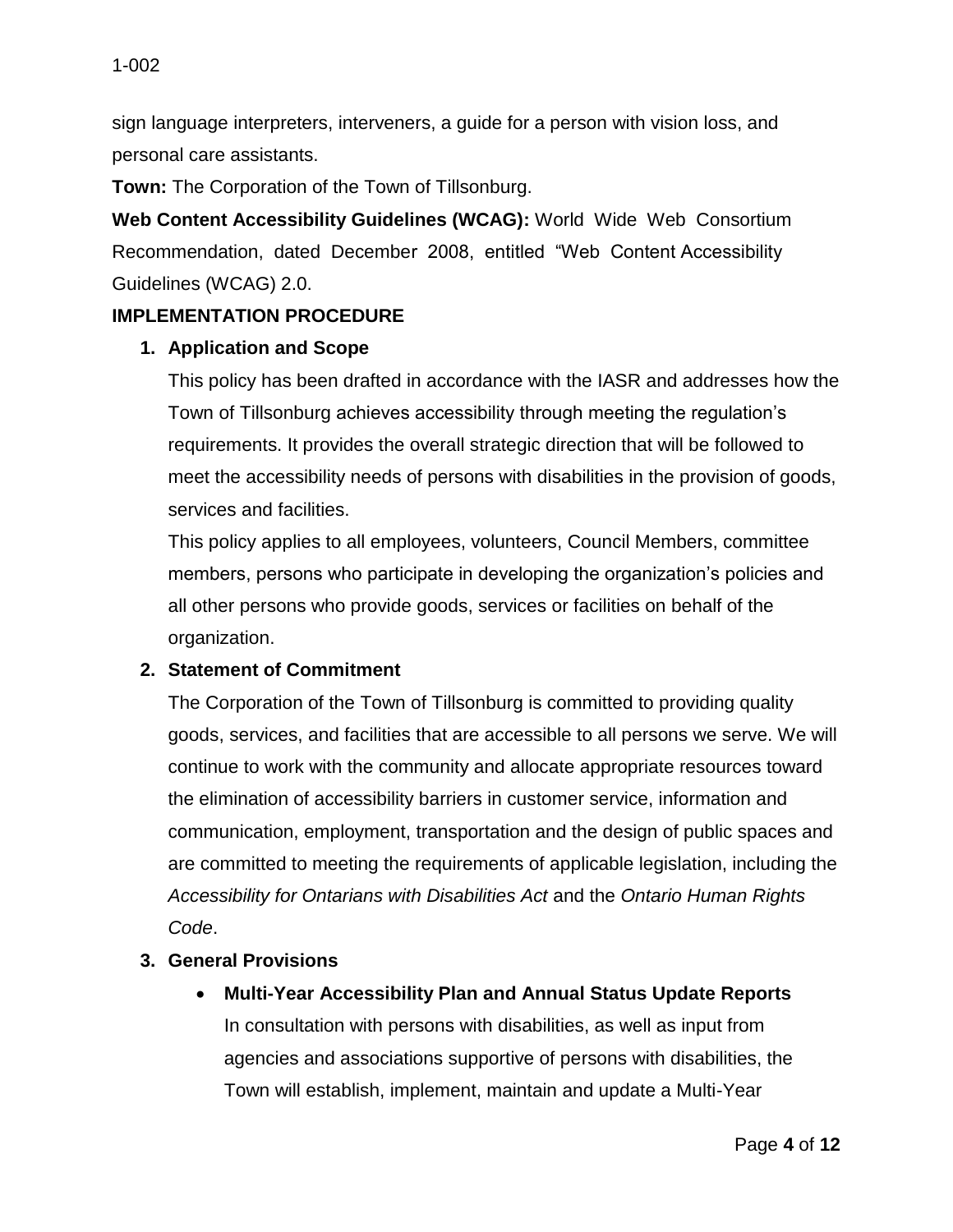Accessibility Plan which outlines the organization's strategy to prevent and remove barriers and meet requirements under the *Integrated Accessibility Standards Regulation*.

Additionally, annual status update reports will be drafted to provide updates on the progress made each year toward achieving the strategy and targets identified in the multi-year plan. The multi-year plan and annual status reports will be posted on the Town's website and made available in an accessible format upon request.

#### **Procuring or Acquiring Goods, Services or Facilities**

The Town shall incorporate accessibility criteria and features when procuring or acquiring goods, services, or facilities, except where it is not practicable to do so. In the event it is not practicable to do so, an explanation will be provided upon request.

#### **Training**

The Town shall ensure that training is provided to all relevant persons including, all persons who are an employee of, or a volunteer with, the Town of Tillsonburg, all persons who participate in developing Tillsonburg's policies, and all other persons who provide goods, services or facilities on behalf of the Town.

The content of the training will include the requirements of the accessibility standards referred to in the IASR and the *Human Rights Code* as it pertains to persons with disabilities. The training provided shall be appropriate to the duties of those being trained.

Training will be provided as soon as practical, as well as on an ongoing basis if changes to accessibility standards occur. The Town will keep records of the training, including the date on which training is provided and the number of individuals to who it is provided. The names of individuals trained will be recorded for training administration purposes, subject to the *Municipal Freedom of Information and Protection of Privacy Act*  ("MFIPPA").

## **4. Information and Communications Standards**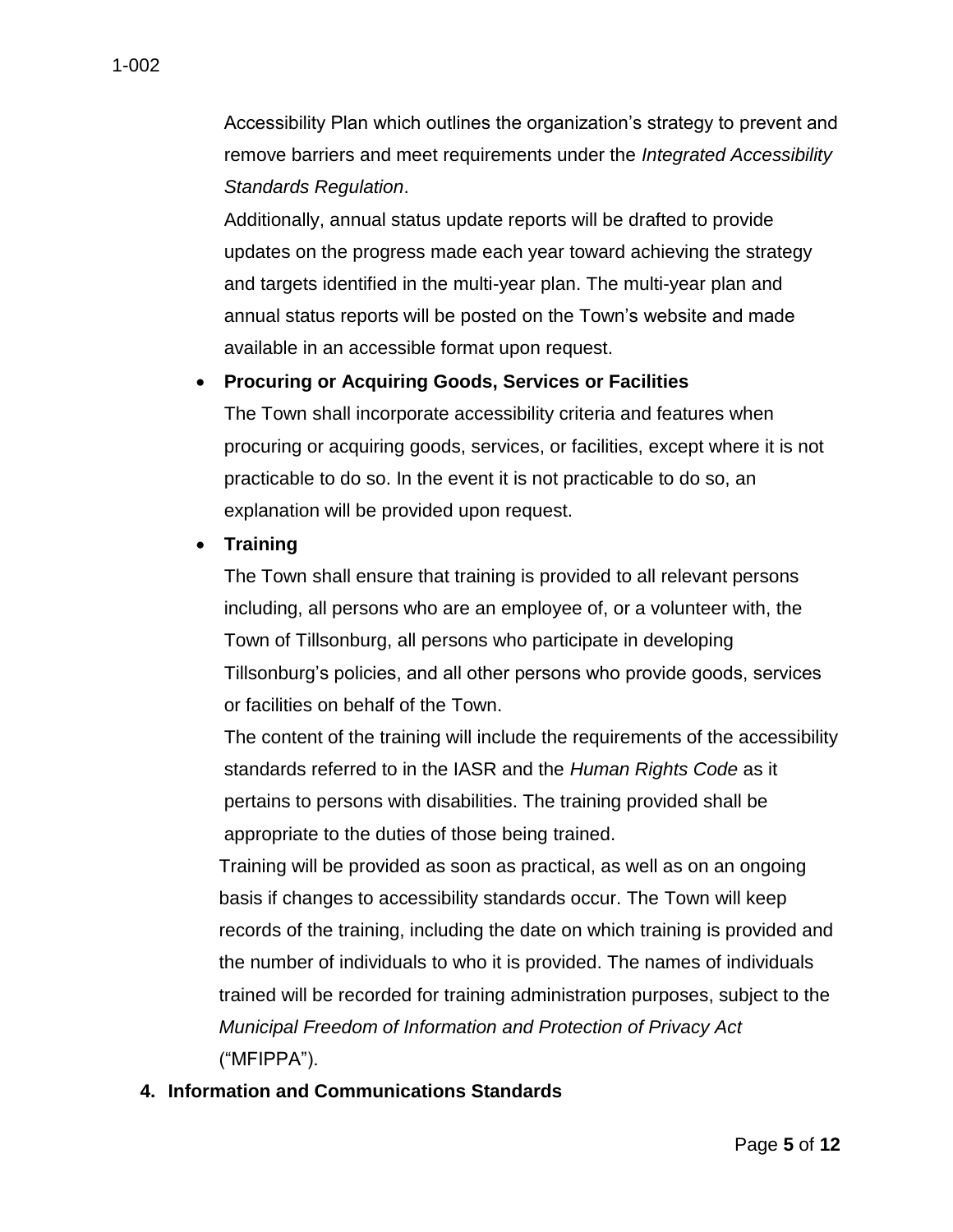The Town is committed to meeting the communication needs of persons with disabilities in accordance with the IASR and will notify the public about the availability of accessible formats and communications supports as required.

#### **Accessible Formats and Communication Standards**

Upon request, the Town will provide or arrange for the provision of accessible formats and communication supports for persons with disabilities in a timely manner and at a cost that is no more than the regular cost charged to other persons.

In determining the suitability of an accessible format or communication support, the Town will consult with the person making the request. If the Town determines that information or communications are unconvertible, it shall provide the individual requesting the information or communication with an explanation as to why the information or communications are unconvertible and a summary of the unconvertible information or communications.

#### **Feedback**

The Town has processes in place for receiving and responding to feedback and will ensure that these processes are provided in an accessible manner and with communication supports upon request. The Town shall notify the public about the availability of accessible formats and communication supports with respect to the feedback process. Feedback can be provided via email clerks@tillsonburg.ca by phone 519- 688-3009 or in person at the Customer Service Centre located at 10 Lisgar Ave, Tillsonburg. Feedback can also be provided by submitting an Accessibility Comment or Complaint Form as found on the Town of Tillsonburg website at the following link:

https://www.tillsonburg.ca/en/town-hall/Accessibility.aspx

#### **Emergency Information**

Where the Town prepares emergency procedures, plans or public safety information and makes the information available to the public, the Town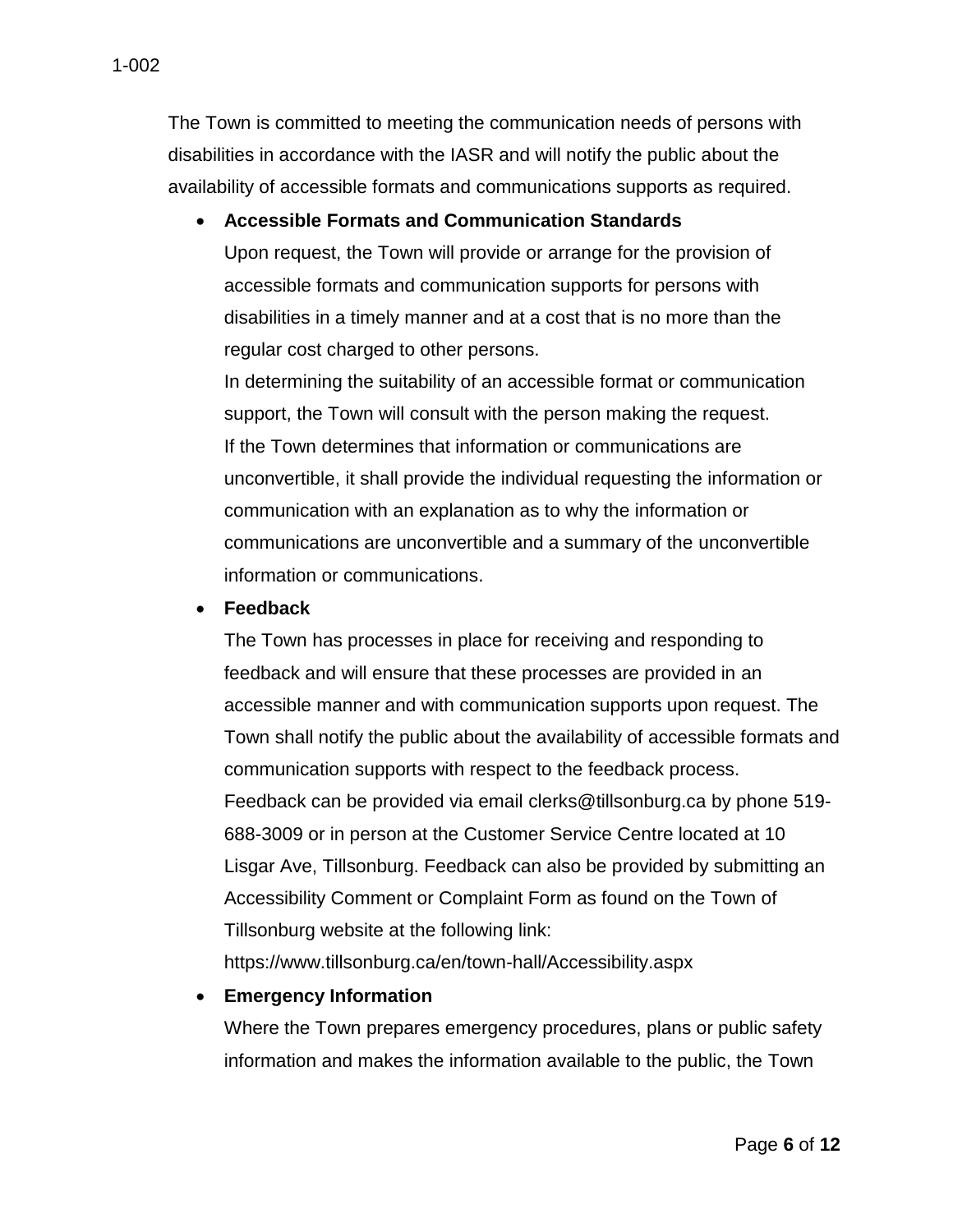shall provide the information in an accessible format or with appropriate communication supports, as soon as practicable, upon request.

#### **Accessible Website and Web Content**

Oxford County as our IT service provider in conjunction with the Town's website provider has processes in place to ensure that the Town's internet website and web content conform to the World Wide Web Consortium Web Content Accessibility Guidelines (WCAG 2.0) as required by the IASR.

#### **5. Employment Standards**

The Town is committed to fair and accessible employment practices. The employment standards in the IASR outline the requirements for the accommodation of persons with disabilities during the recruitment and hiring processes and throughout employment with the Town.

#### **Recruitment**

The Town shall notify employees and the public about the availability of accommodation for applicants with disabilities in its recruitment processes. Specifically, the Town shall:

- o Notify job applicants when they are individually selected to participate in an assessment or selection process that accommodations are available upon request in relation to the materials or processes to be used;
- o Consult with the applicant and provide or arrange for the provision of a suitable accommodation in a manner that takes into account the applicant's accessibility needs, if the selected applicant requests an accommodation; and
- o Notify successful applicants of the policies for accommodating employees with disabilities when making offers of employment.

## **Informing Employees of Supports**

The Town's **Work Accommodation and Safe Return to Work Policy**  documents how the Town shall support its employees with disabilities,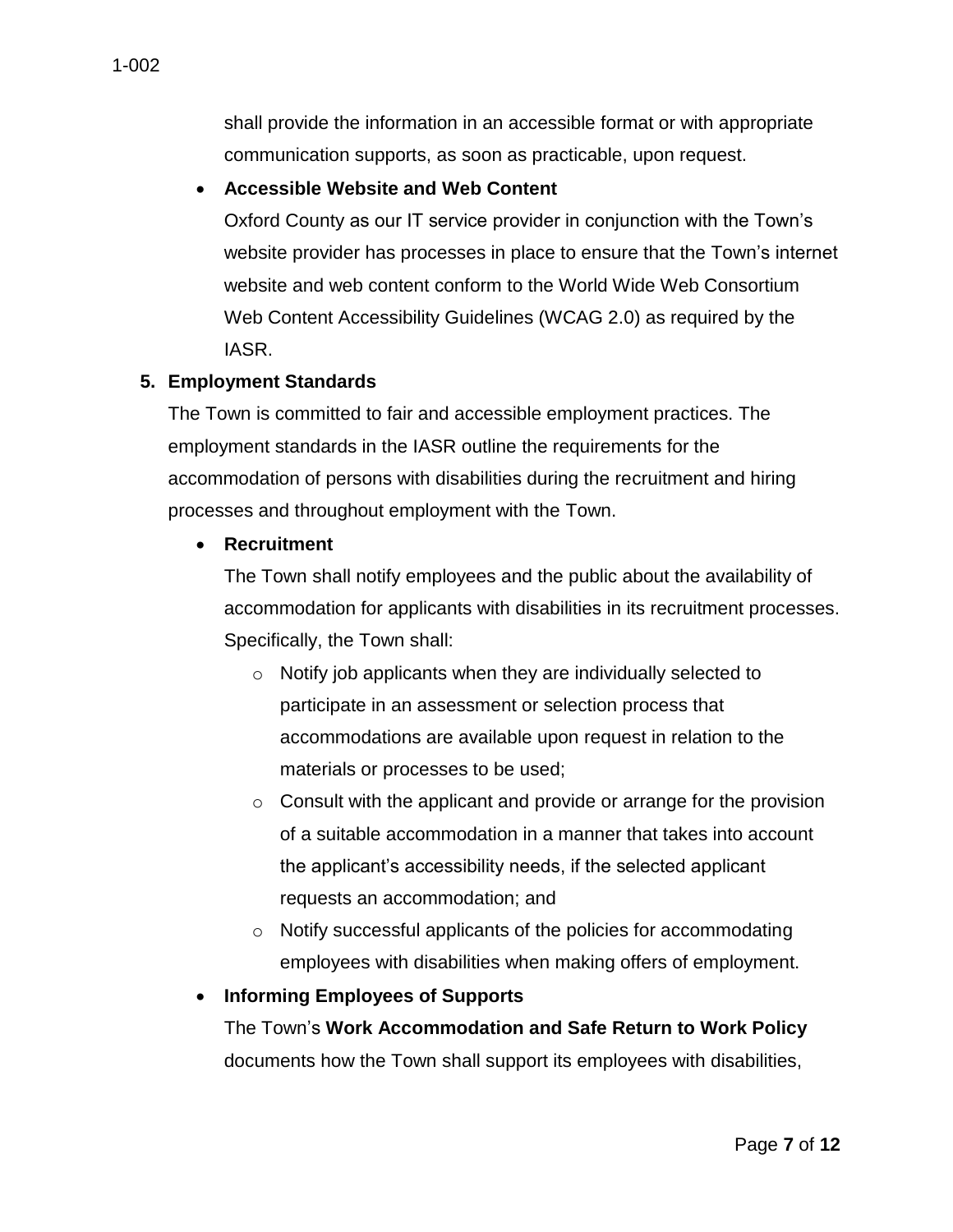including, but not limited to, the provision of job accommodations that take into account an employee's accessibility needs due to a disability. This information shall be provided to new employees as soon as practicable after they begin their employment and shall be updated for all employees whenever there is a change to the existing policies.

- **Accessible Formats and Communication Supports for Employees** As per the Town's **Work Accommodation and Safe Return to Work Policy**, should an employee with a disability request an accessible format and/or communication support, the Town shall consult with the employee to provide or arrange for the provision of suitable accessible formats and communication supports for:
	- o Information that is needed in order to perform the employee's job; and
	- o Information that is generally available to employees in the workplace.

#### **Workplace Emergency Response Information**

The Town shall provide individualized workplace emergency response information to employees who have a disability if the disability is such that the individualized information is necessary and the Town is aware of the need for accommodation. The Town shall provide the information as soon as practicable after becoming aware of the need for accommodation. If an employee who receives individualized workplace emergency response information requires assistance and with the employee's consent, the Town shall provide the workplace emergency response information to the person designated by the employer to provide assistance to the employee.

The Town shall review the individualized workplace emergency response information:

- o When the employee moves to a different location in the organization,
- $\circ$  When overall accommodation needs or plans are reviewed, and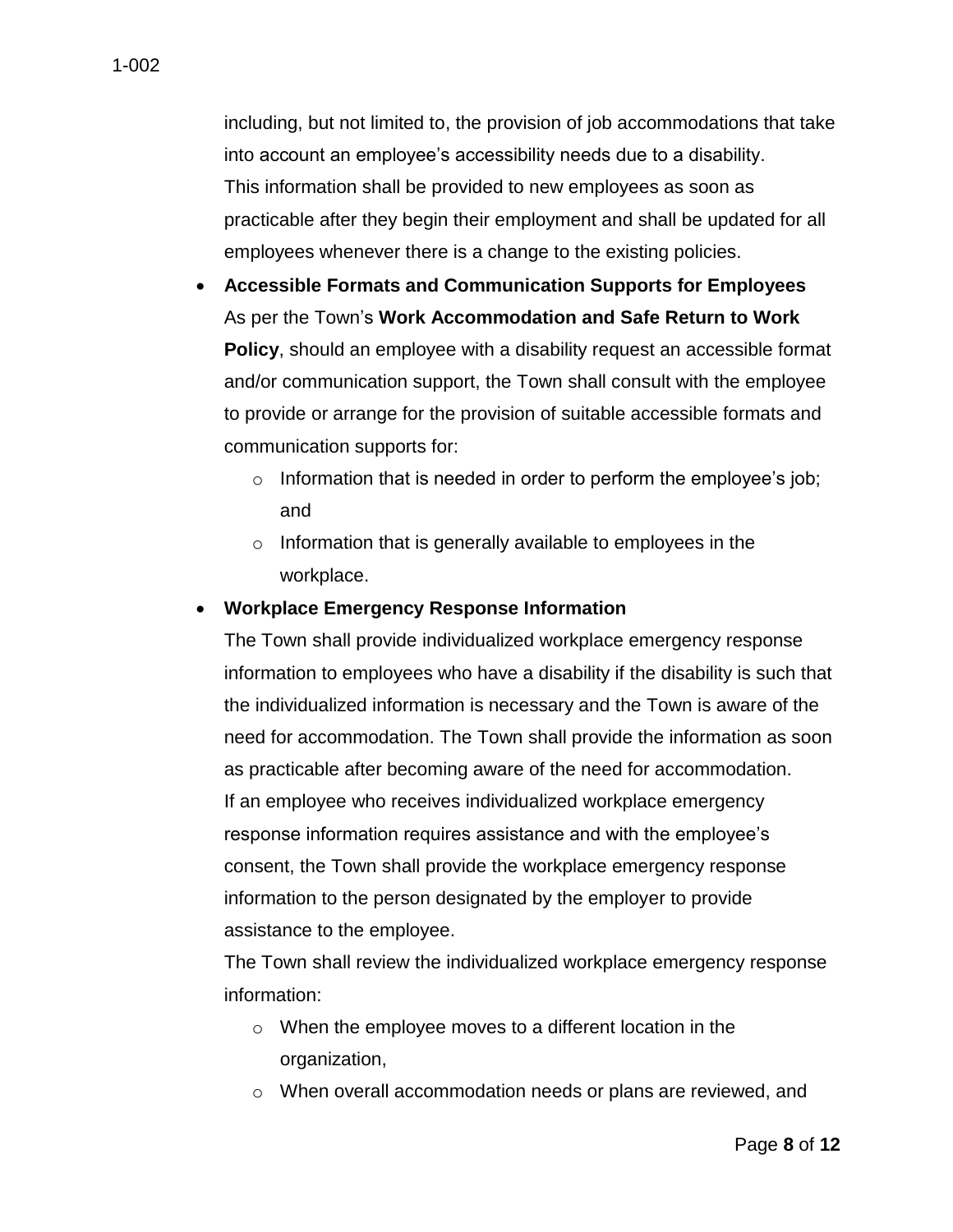o When the employer reviews its general emergency response policies.

#### **Documented Individual Accommodation Plans**

The Town has in place a written process for the development of documented individual accommodation plans for employees with disabilities under the Town's **Work Accommodation and Safe Return to** 

#### **Work Policy.**

Individual accommodation plans shall:

- o If requested, include any information regarding accessible format and communications supports,
- o If required, include individualized workplace emergency response information; and
- o Identify any other accommodation that is to be provided.

## **Return to Work Process**

#### The Town's **Work Accommodation and Safe Return to Work Policy**

documents the return to work process for employees who have been absent from work due to a disability and require disability-related accommodation in order to return to work. The process outlines the steps the Town will take to facilitate the return to work of employees absent due to disability and include documented individual accommodation plans.

#### **6. Transportation Standards**

The transportation standards of the IASR sets out the requirements to prevent and remove barriers to public transportation, so that everyone can travel more easily in Ontario. It covers:

- Conventional transportation services, such as:
	- o Municipal transit buses
	- $\circ$  Motor coaches (not including Federal)
	- o Rail based transportation (e.g., subways, commuter trains, GO Train etc.) –(not including Federal);
	- o Specialized transportation services for people with disabilities.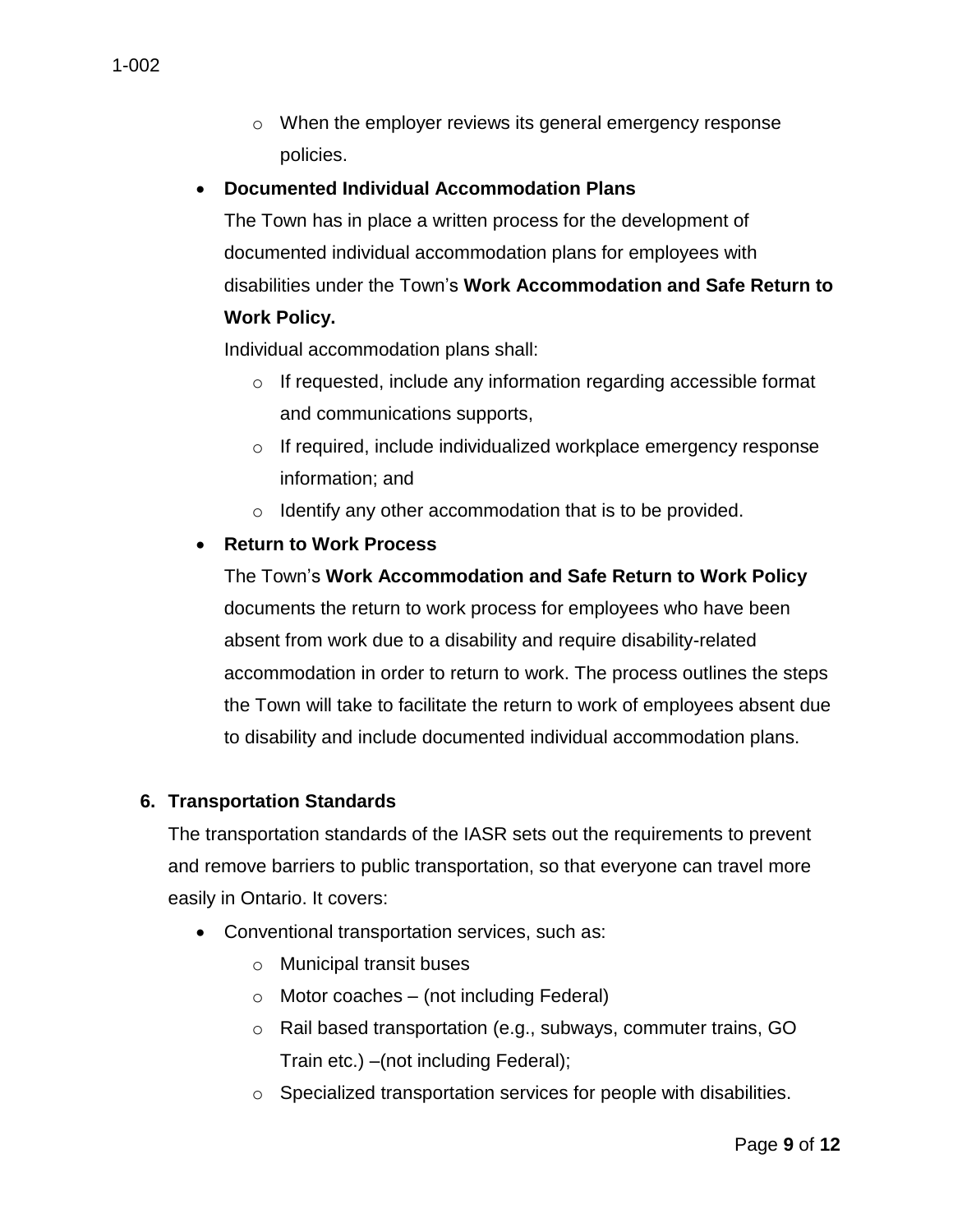The Town provides transit services (T:GO) which is contracted to a third party and through the operator responsibilities of this contract, it is the contractor who ensures adherence to the required Accessibility Standards.

The Town currently licenses taxicabs and through the Licensing By-Law, where the owners are responsible to ensure adherence to the required Accessibility Standards.

# **7. Design of Public Spaces Standards (Accessibility Standards for the Built Environment)**

The Town is committed to designing public spaces that are free from barriers and accessible to all persons we serve. The Town will comply with the design of public spaces standards with respect to public spaces that are newly constructed or redeveloped, including:

- o Recreational trails and beach access routes
- o Outdoor public use eating areas
- o Outdoor play spaces
- o Exterior paths or travel
- o Accessible parking
- o Obtaining services
- o Maintenance of accessible elements

The Town shall ensure that all technical requirements are followed for public spaces that are newly constructed or redeveloped.

**Consultation, recreational trails**

The Town of Tillsonburg shall consult on the following before construction of new, or redevelopment of existing recreational trails:

- o The slope of the trail.
- o The need for, and location of, ramps on the trail.
- o The need for, location and design of,
	- a. Rest areas,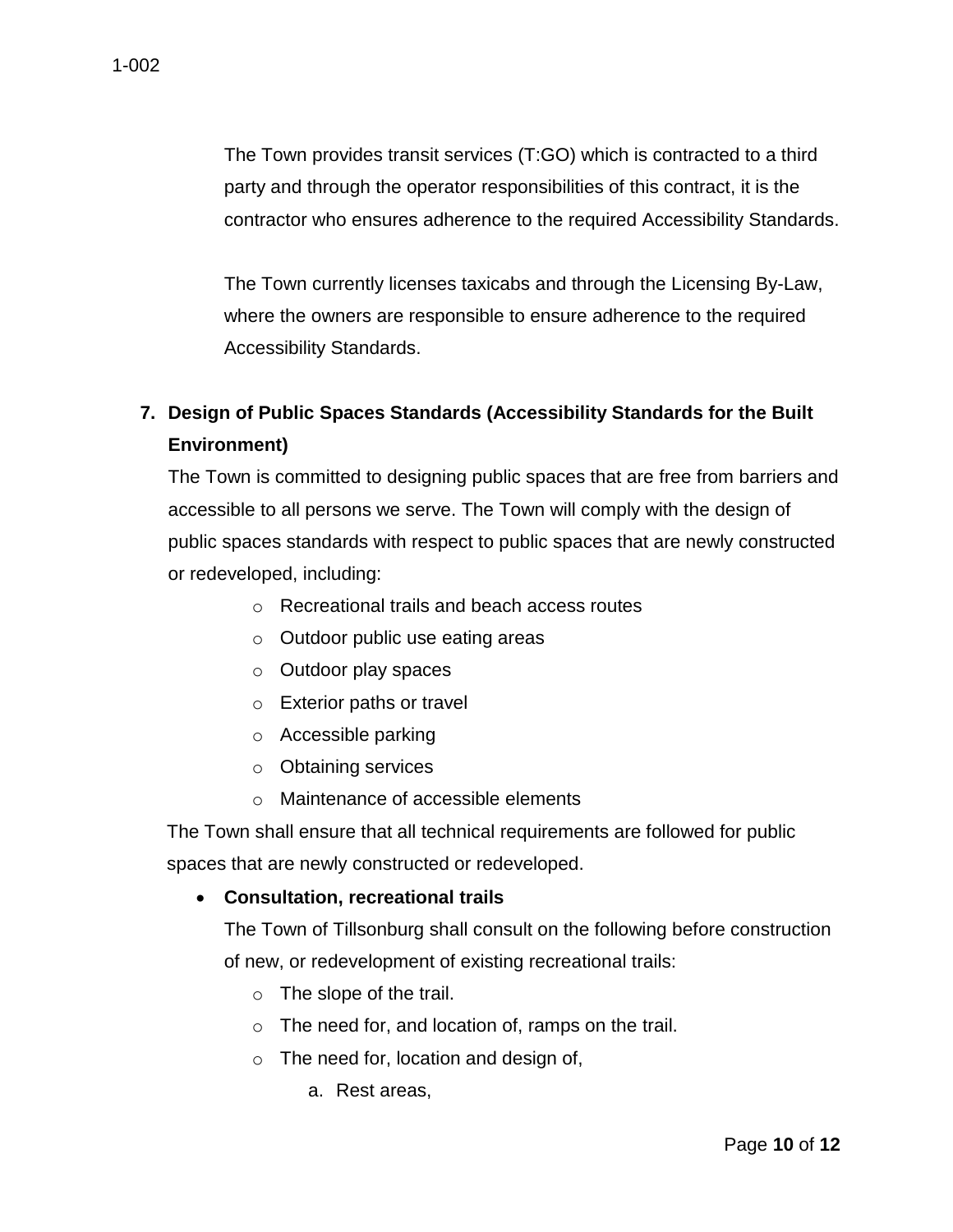- c. Viewing areas,
- d. Amenities on the trail, and
- e. Any other pertinent feature.

The Town of Tillsonburg shall consult on the matters listed above by consulting with the public and persons with disabilities.

# **Maintenance of Accessible Elements Procedure**

The Town will maintain the following procedures for preventative and emergency maintenance of accessible elements in its public spaces:

- o Staff will regularly monitor the accessible public spaces elements implemented in their service area. Staff will actively monitor feedback submissions or notifications from the public that an accessible element requires maintenance and implement corrective actions, as necessary.
- o Staff will report any issue or deficiency impacting the accessible public spaces element(s) in a timely manner within their service area for further review and/or follow up. Potential outcomes may include, the element undergoes a plan for remediation and/or emergency maintenance may take place, depending on the circumstances.
- o Notice of temporary service disruptions of accessible elements shall be provided to the public and in accessible formats upon request.

# **8. Customer Service Standards**

The Town of Tillsonburg is committed to providing exceptional and accessible service for our customers. Goods and services will be provided in a manner than respects the dignity and independence to all customers. The provision of services to persons with disabilities will be integrated wherever possible. Persons with disabilities will be given an opportunity equal to that given to others, to obtain, use or benefit from the goods and services provided by and on behalf of the Town of Tillsonburg.